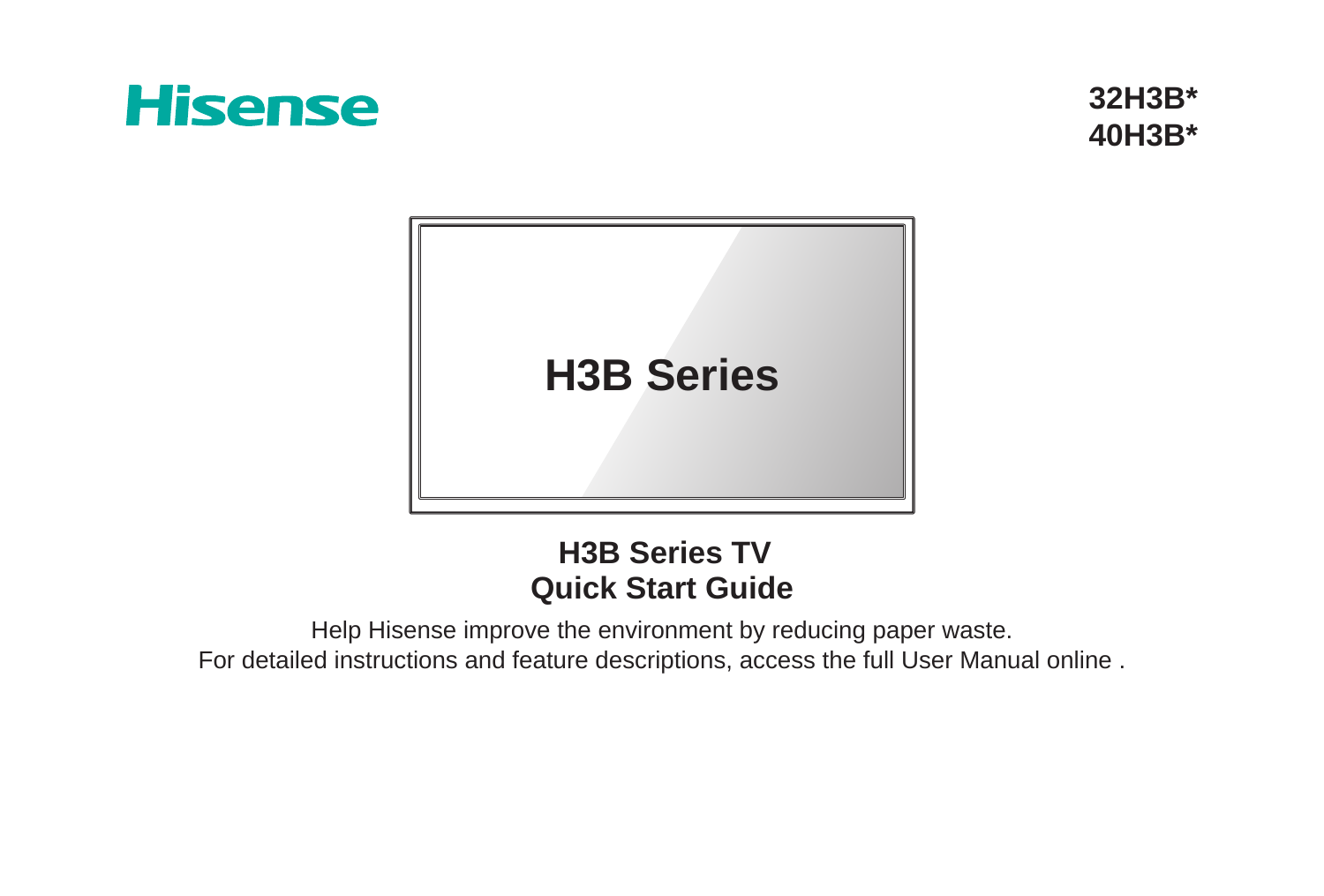© 2015 Hisense Company Ltd. All Rights Reserved.

All material in this Quick Start Guide is the property of Hisense Company Ltd. and its subsidiaries, and is protected under US, CANADA, MEXICO and International copyright and/or other intellectual property laws. Reproduction or transmission of the materials, in whole or in part, in any manner, electronic, print, or otherwise, without the prior written consent of the Hisense Company Ltd. is a violation of Hisense Company Ltd. rights under the aforementioned laws.

No part of this publication may be stored, reproduced, transmitted or distributed, in whole or in part, in any manner, electronic or otherwise, whether or not for a charge or other or no consideration, without the prior written permission of Hisense Company Ltd.

Requests for permission to store, reproduce, transmit or distribute materials may be made to one of the following addresses:

USA: Hisense USA Corporation

PO Box 3289

Suwanee, GA 30024

CANADA: Hisense Canada Co., Ltd,

405 Britannia Rd E., Suite 11

Mississauga, Ontario,L4Z 3E6

MEXICO: Boulevard Miguel de Cervantes Saavedra No. 301, Torre Norte, Piso 2,

Colonia Ampliación Granada, C.P. 11520, en México Distrito Federal.

Hisense, and any and all other Hisense product names, logo's, slogans or marks are registered trademarks of Hisense Company Ltd. and its subsidiaries. All other trademarks are the property of their respective holders.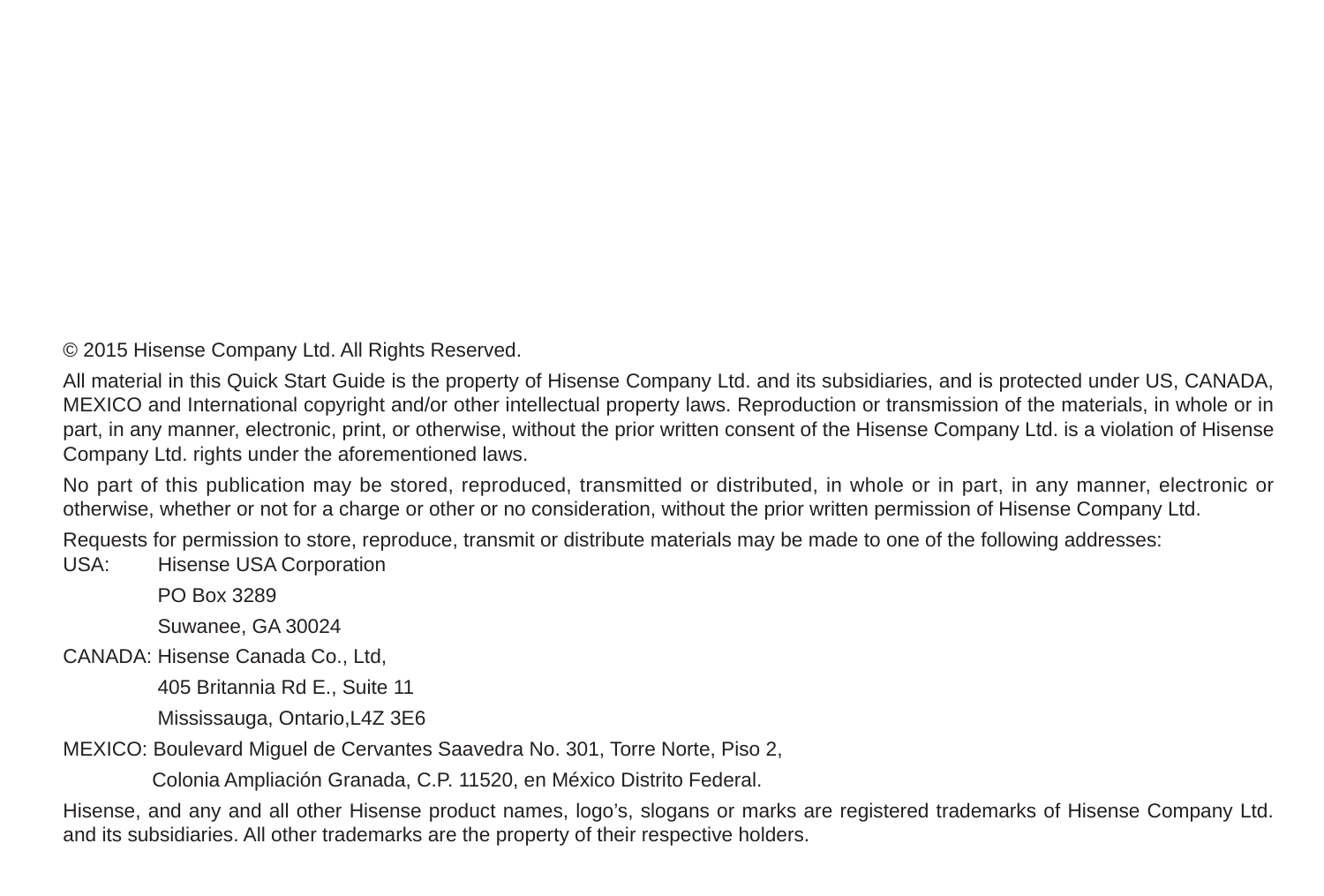## **WELCOME TO THE HISENSE FAMILY!**

Congratulations on the purchase of your new Hisense TV! This Quick Start Guide will walk you through a few easy steps to set up your TV. For more details about all of the features and instructions to use them, download a PDF of the Hisense H3B Series Smart TV User Manual from the Hisense support website below.

Because we value your business, we want to keep you in the know of 'all things Hisense'. Using your mobile phone, scan the Registration page QR code to register your TV. Depending on the make and model of your phone, you may need to download a QR code scanning app.

| <b>Country</b> | <b>Customer Care Center</b>                                                                                                                                              | <b>Hisense Support Page</b>                | <b>REGISTER YOUR TV</b>                                          |  |
|----------------|--------------------------------------------------------------------------------------------------------------------------------------------------------------------------|--------------------------------------------|------------------------------------------------------------------|--|
| U.S.A          | • Phone: 1-888-935-8880<br>. Hours of Operation:<br>Monday - Friday: 8 AM to 8 PM EST<br>Saturday - Sunday: 9 AM to 6 PM EST<br>· Service Email: Service@hisense-usa.com | http://www.hisense-usa.com/<br>support/    | http://www.hisense-<br>usa.com/support/<br>productReg.asp        |  |
| <b>CANADA</b>  | • Phone: 1-855-344-7367<br>. Hours of Operation:<br>Monday - Friday: 8 AM to 8 PM EST<br>· Service Email: canadasupport@hisense.com                                      | http://www.hisense-canada.<br>com/support/ | http://www.hisense-<br>canada.com/<br>support/productReg.<br>asp |  |
| <b>MEXICO</b>  | • Phone: 01-800-008 8880<br>• Hours of Operation: L-V 09:00-14:00 y 15:00-18:00<br>· Service Email: servicio@hisense.com.mx                                              | http://www.hisense.com.mx/<br>support/     | http://www.hisense.<br>com.mx/support/<br>productReg.asp         |  |

To view and open the user manual, you will need to install Adobe® Reader® (which is FREE) to your computer. Once you arrive on the Support page of the Hisense website, enter the model number located on the back of the TV or on the outside of the box.

**Disclaimer:** This Quick Start Guide is intended as a general guideline to help you set up your Hisense TV. Images throughout this document are for illustrative purposes only and may differ from the actual product.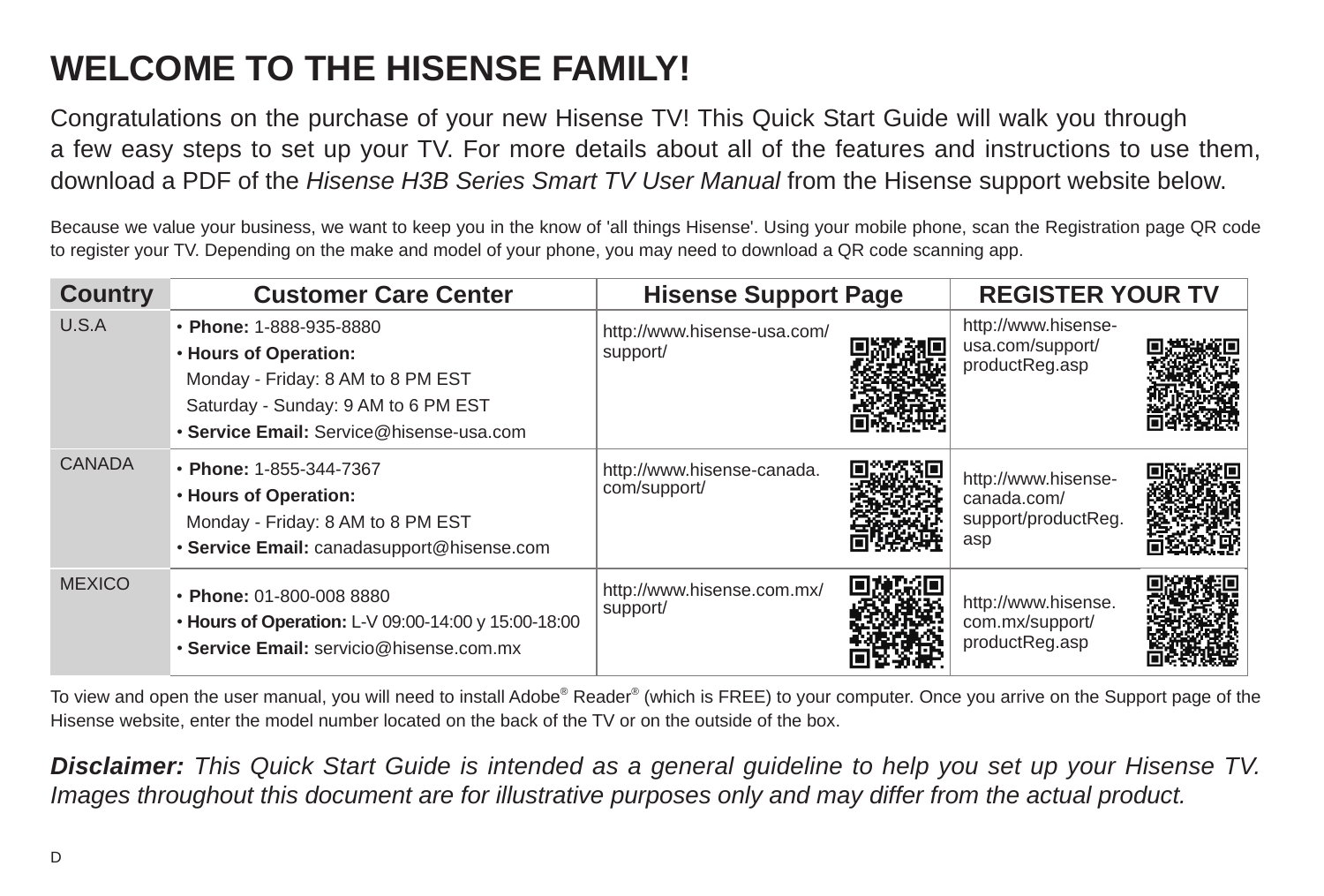## **Packaged contents**

Your package in which you purchased your new TV contains the following items:

- 
- 
- 
- Remote Control Stop Page
- ∩TV 2 AAA batteries
- A left and right leg that forms the TV stand  $\bullet$  Hisense H3B Series Smart TV Quick Start Guide (this document)
- $\degree$  Important Safety Information and Warranty Card leaflet  $\degree$  4 screws (ST4X12) for 32" / 4 screws (ST4X14) for 40"
	-

#### **IMPORTANT:**

To prevent accidentally discarding items that came with your TV, be sure to **check ALL of the styrofoam** in the carton box.



- · Please check foam for accessories before discarding.
- · Veuillez vérifier la mousse pour qu'il n'y ait pas d'accessoires avant de la jeter.
- · Antes de desechar la espuma, asegúrese de retirar todos los accesorios.

## **Required tools and devices**

- Phillips screwdriver (not included) to secure the TV stand
- HDMI and other types of cables (not included) to connect external devices to the TV
- Wall mount bracket (not included) if you prefer to mount the TV to the wall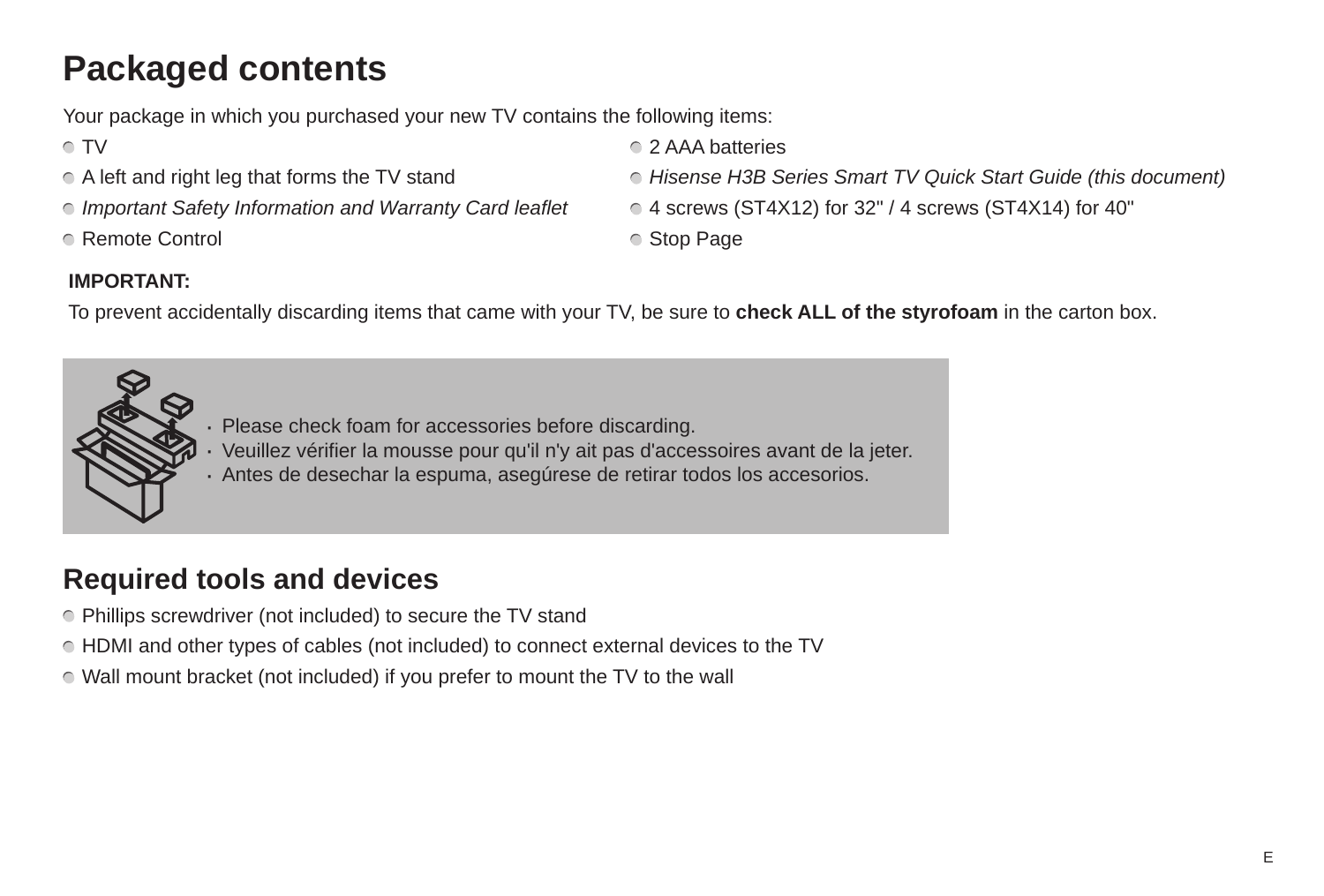## **BUTTONS AND PORTS ON THE H3B SERIES TV**

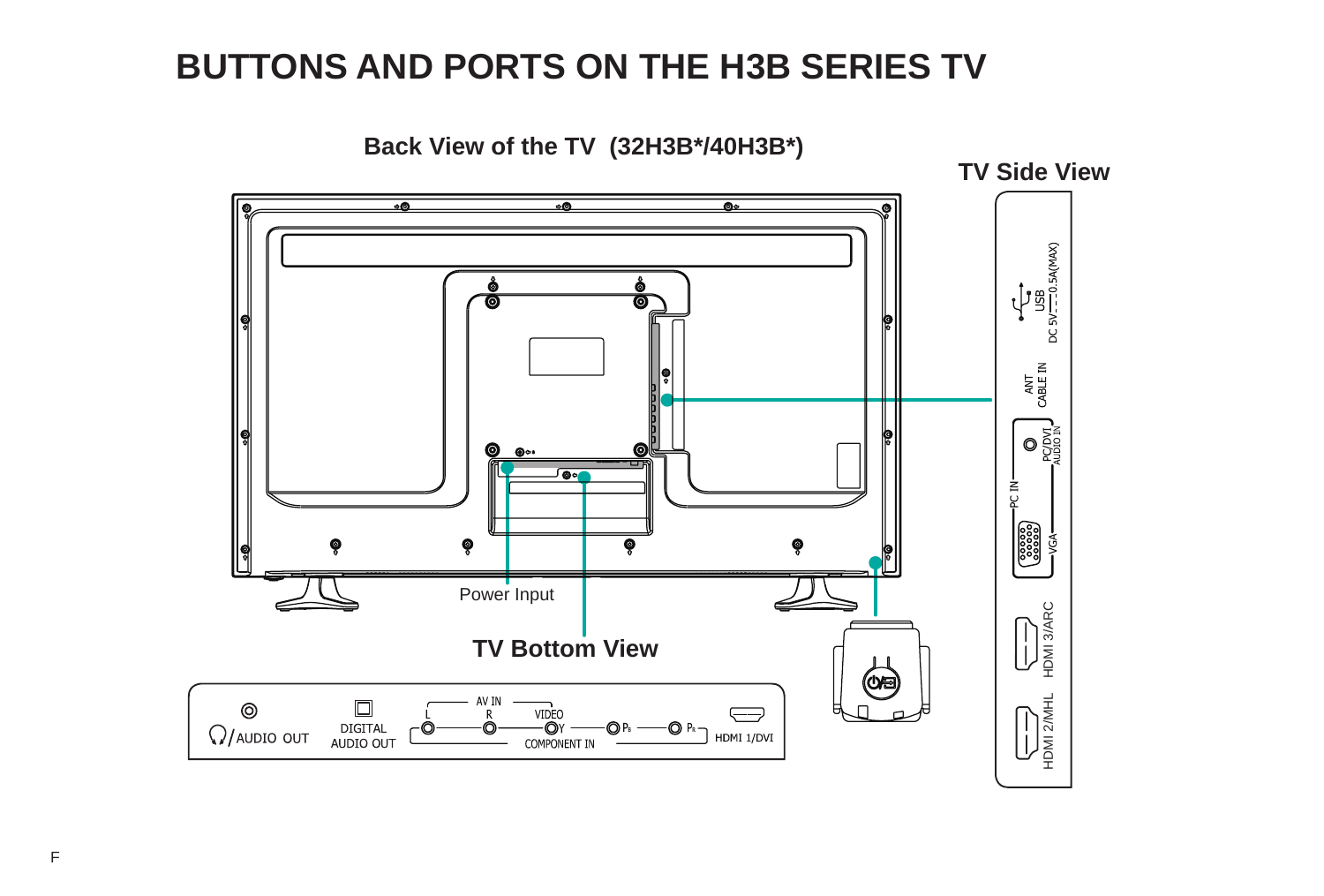### **STEP 1. Attach the TV stand or wall mount bracket (not included)**

#### **Attach the TV Stand** (For steps to attach the wall mount see page 7)

#### **CAUTION:**

- Be sure to disconnect the A/C power cord before installing a stand or Wall-Mount brackets.
- The LED display is very fragile and must be protected at all times when installing the legs that form the stand. Be sure to protect the TV screen from getting scratched or damaged by any hard objects. In addition, DO NOT exert pressure on the front of the TV at any time because it could crack.

To attach the left and right leg that forms the stand:

- 1. Carefully place your TV face down on a soft, flat surface to prevent damage to the TV or scratching to the screen.
- 2. Remove the 2 legs from the foam and then insert the stands into the bottom slots of the TV.
- 3. Use the screws that came inside the carton with your TV to secure each leg tightly.

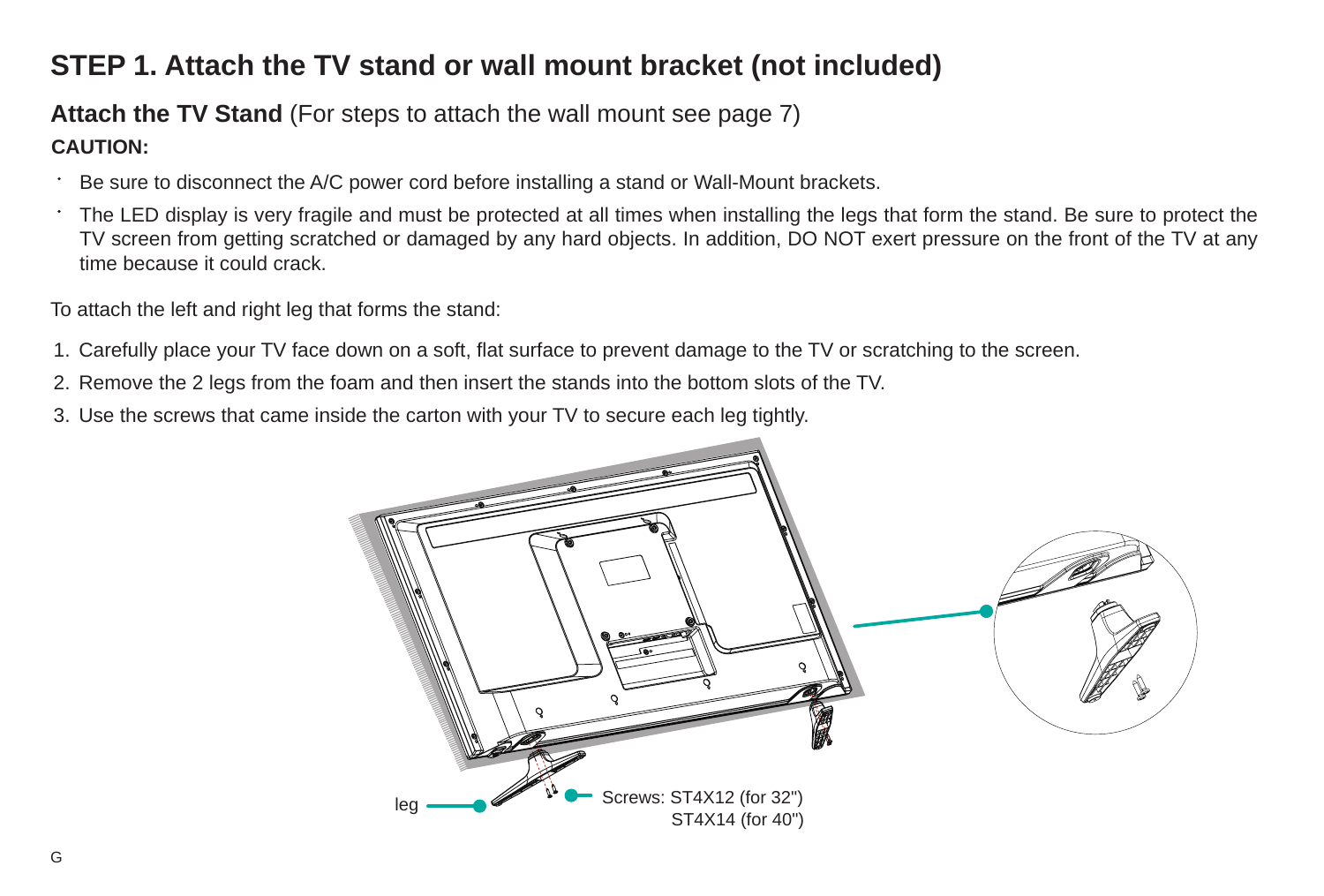#### **Attach the Wall Mount Bracket (not included)**

Before you begin the third-party manufacturer instructions, be sure to do the following things:

- 1.Remove the TV stand if you already attached it.
- 2.Place the TV face down on a clean, safe and cushioned surface.
- 3.Place the spacers (not included) in the corresponding bracket holes.



#### **CAUTION:**

**• When you attach the mount, be sure to use the spacers (provided by the third-party manufacturer) between the TV and the bracket.**

**• To prevent internal damage to the TV and ensure it is mounted securely, be sure to use fixing screws (not provided) that are 9.5 - 11.5 mm in length when measured from the attaching surface of the mounting hook.**



| Wall mount hole pattern<br>VESA (mm) | $200 \times 100$ (32H3B*)<br>$200 \times 200$ (40H3B*) |
|--------------------------------------|--------------------------------------------------------|
| Wall mount screw size (mm)           | M6                                                     |

Follow instructions provided with the Wall mount bracket.

- To complete the installation, please contact the wall-mount manufacturer or the retailer from which you purchased the TV.
- The selected screws are 9.5 11.5 mm in length when measured from the attaching surface of the rear cover. The diameter and length of the screws differ depending on the Wallmount bracket model.

**NOTE: The diameter and length of the screws differ depending on the wall mount bracket model.**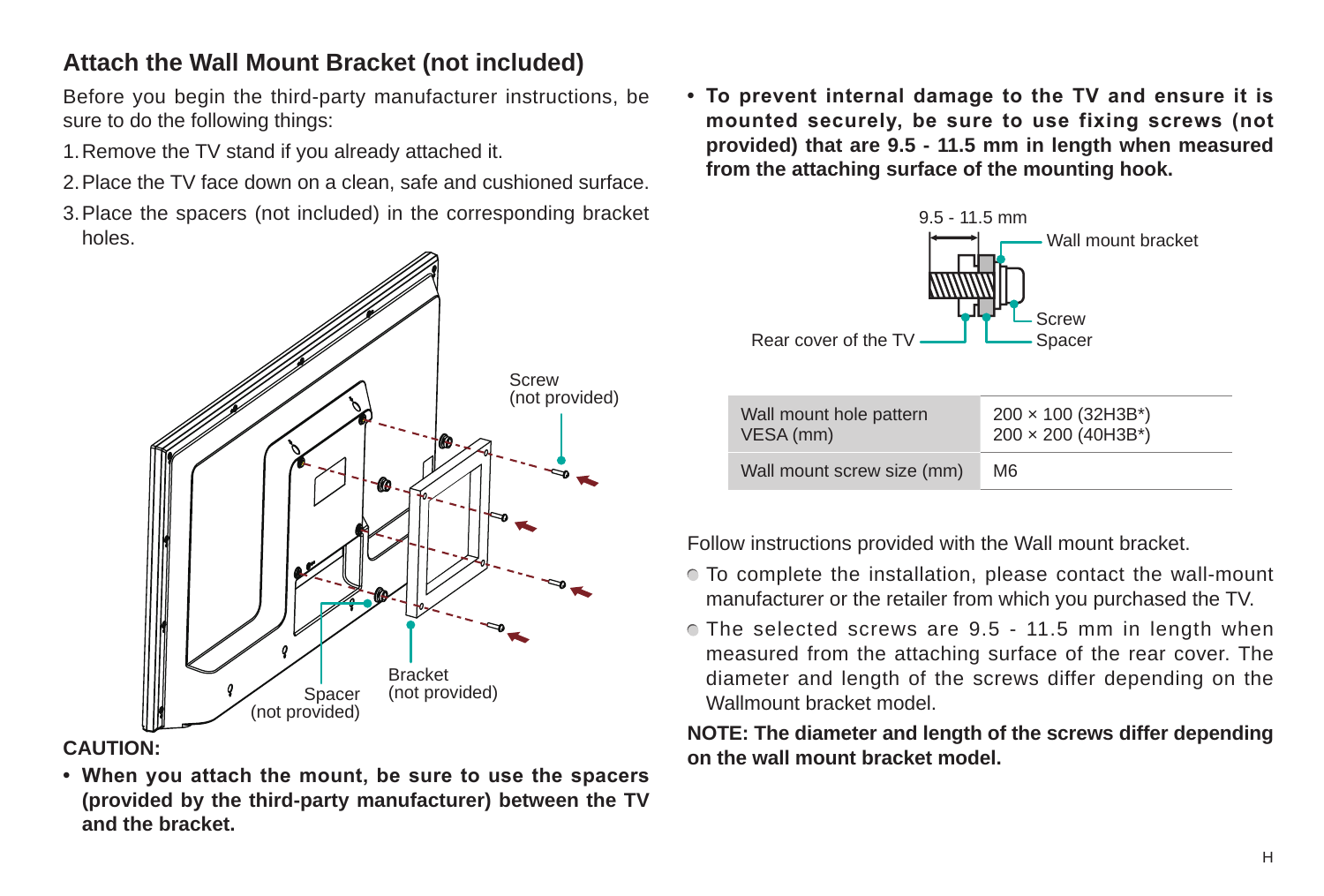## **STEP 2. Connect devices to your TV**

Check to ensure that you have selected the right cables for the ports and that they are connected securely. Loose connections can affect the quality of the picture image and color.

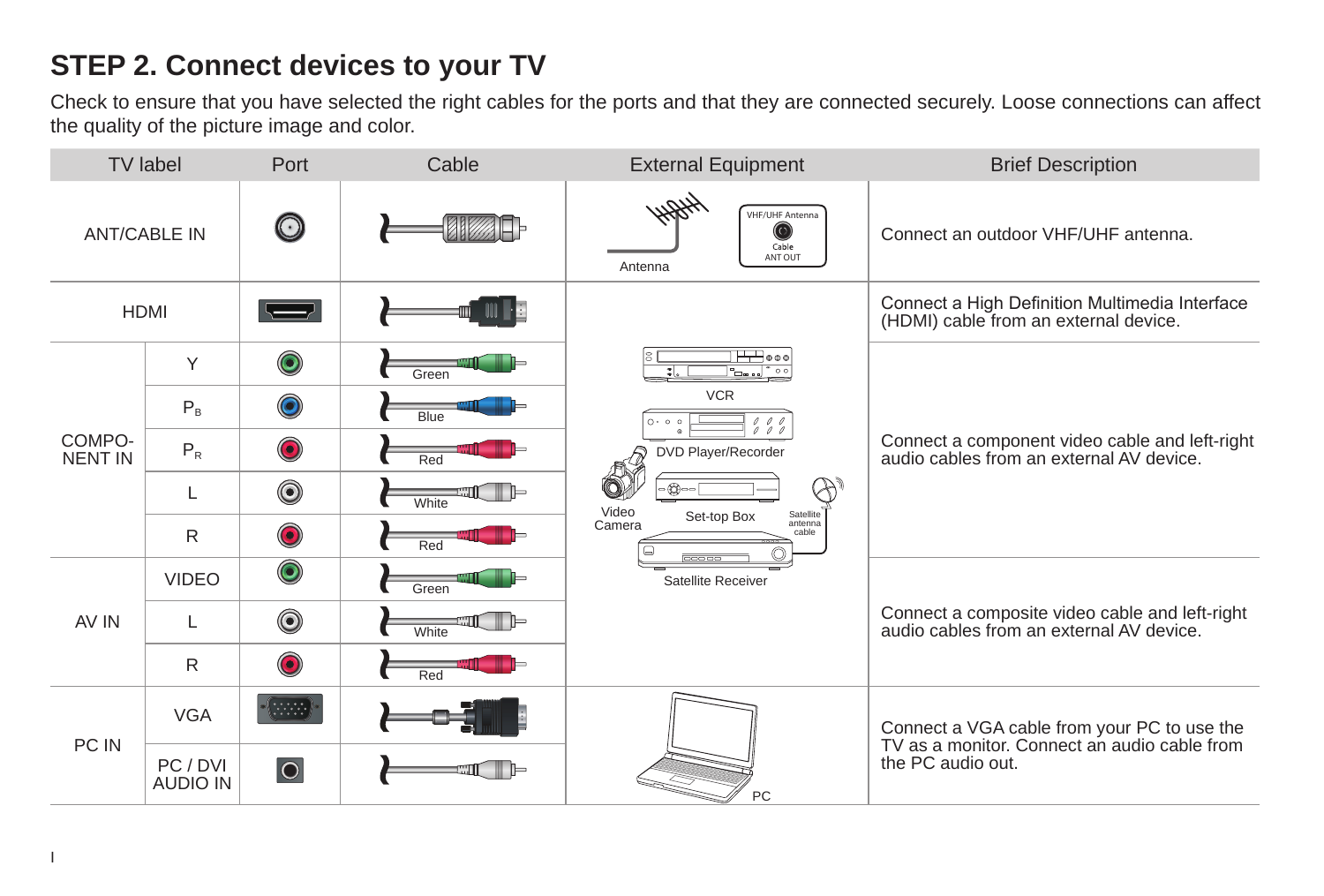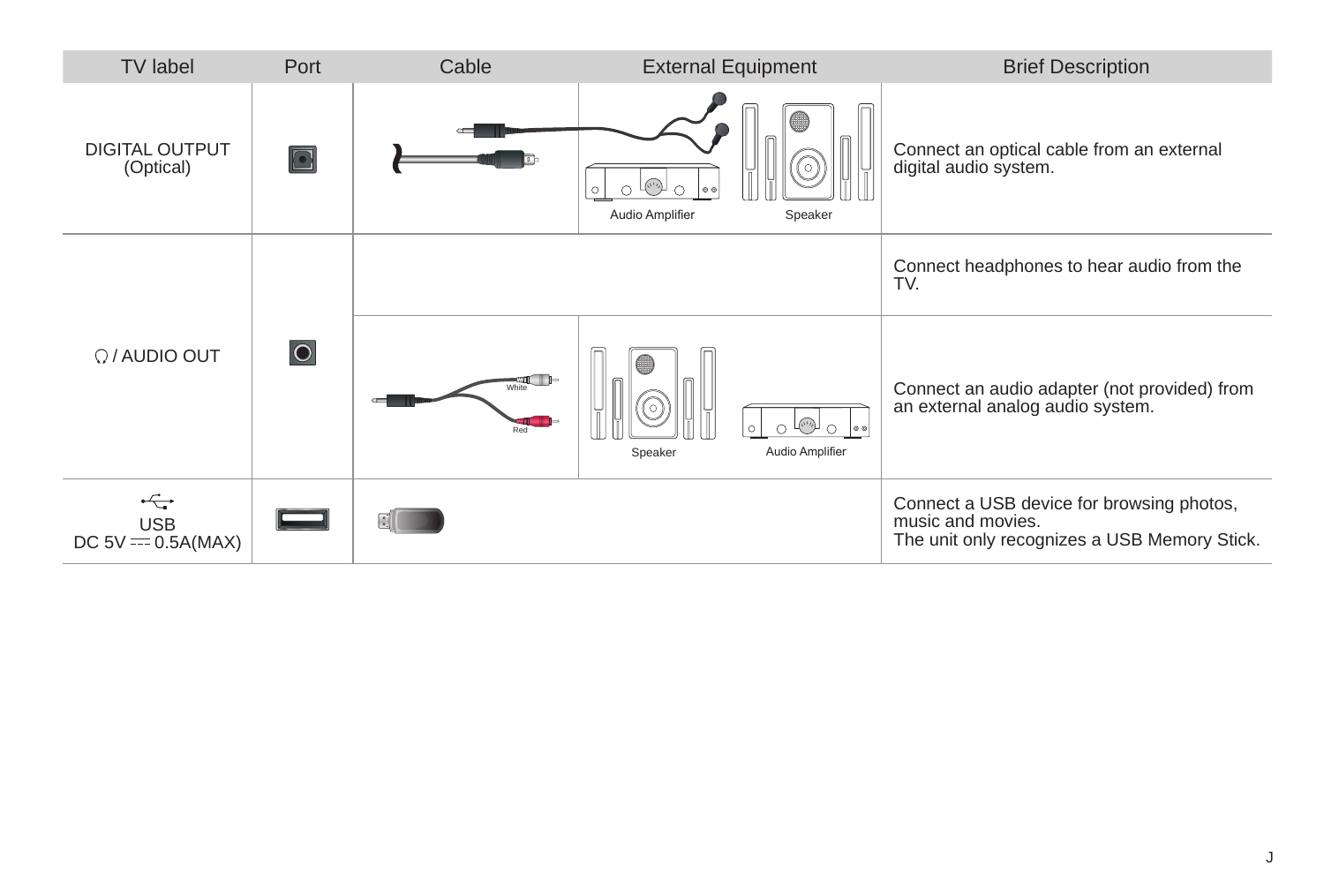#### **Buttons on your TV remote**

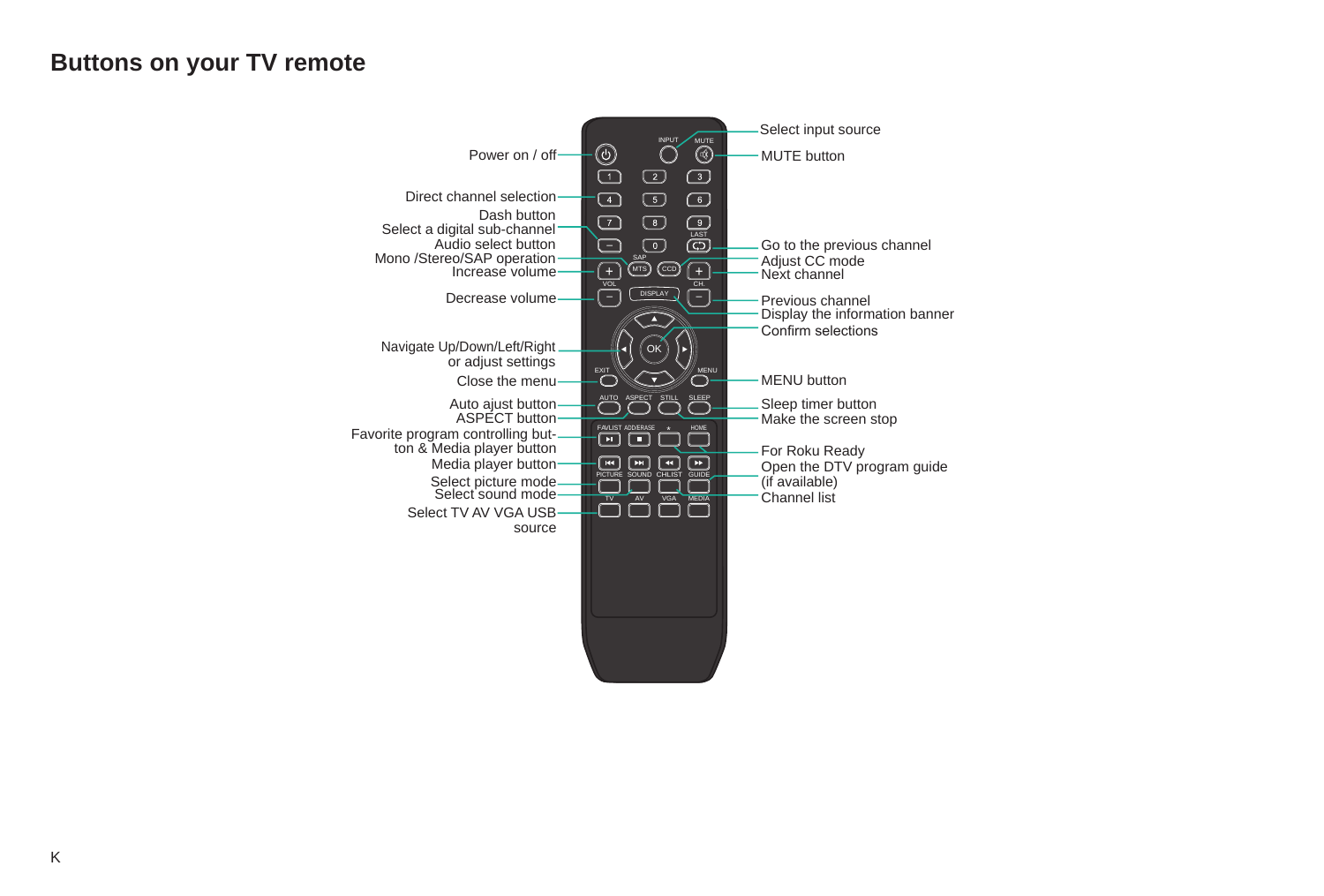## **STEP 3. Begin using your remote**

1.Slide the back cover to open the battery compartment of the remote control.



Gently push and slide Insert the batteries Gently push and slide

- 2.Insert two AAA size batteries. Make sure to match the (+) and (-) ends of the batteries with the (+) and ( - ) ends indicated in the battery compartment.
- 3.Replace the battery compartment cover.

#### **Important Information about the remote and batteries:**

- **• Discard batteries in a designated disposal area. Do not throw them into a fire.**
- **• Remove old batteries immediately to prevent them from leaking into the battery compartment.**
- **• If you do not intend to use the remote control for a long time, remove the batteries.**
- **• Battery chemicals can cause a rash. If the batteries leak, clean the battery compartment with a cloth. If chemicals touch your skin then wash it immediately.**
- **• Do not mix old and new batteries.**
- **• Do not mix alkaline, standard (carbon-zinc) or rechargeable (NiCd, NiMH, etc.) batteries.**
- **• Do not continu e using the rem ote if it gets warm or hot. Call our Support Center immediately on the Hisense support website.**

#### **Remote Control Range Information**

- The remote control can work at a distance of up to 26 feet in front of the TV set.
- If can work at a 30 degree horizontal or vertical angle.

#### **Program Your Universal Cable or Satellite Remote Control to Operate Your New Hisense Television (only for USA)**

If you would like to program your other household remote controls to your new Hisense television,please refer to the User's Manual supplied by your Cable or Satellite provider. The Cable or Satellite providers' User's Manuals should include instructions on how to program their remote to your television.

A list of Hisense codes for the most common Cable and Satellite providers are listed below. Use the Hisense code that is associated with your Cable or Satellite provider (if applicable).

**DIRECTV**......0178, 10178, 10019, 10748, 11314, 11660, 11710, 11780, 12049, 10171, 11204, 11326, 11517, 11564, 11641, 11963, 12002, 12183

**Time Warner Cable**......386, 0178, 10178, 400, 450, 461, 456, 0748, 1463, 0463, 10463

**Comcast**......0178, 10178, 10463, 11463, 10748, 11314, 11660, 10171, 11204, 11326, 11517, 11641, 11780, 11785, 11892, 11963, 12002

**Cox Communications**......0178, 10178, 1326, 1463 **Dish Network**......505, 627, 538, 720, 659

If the Hisense code associated with your Cable or Satellite provider is not listed, does not work or you cannot locate the instructions to program your remote, call your local Cable or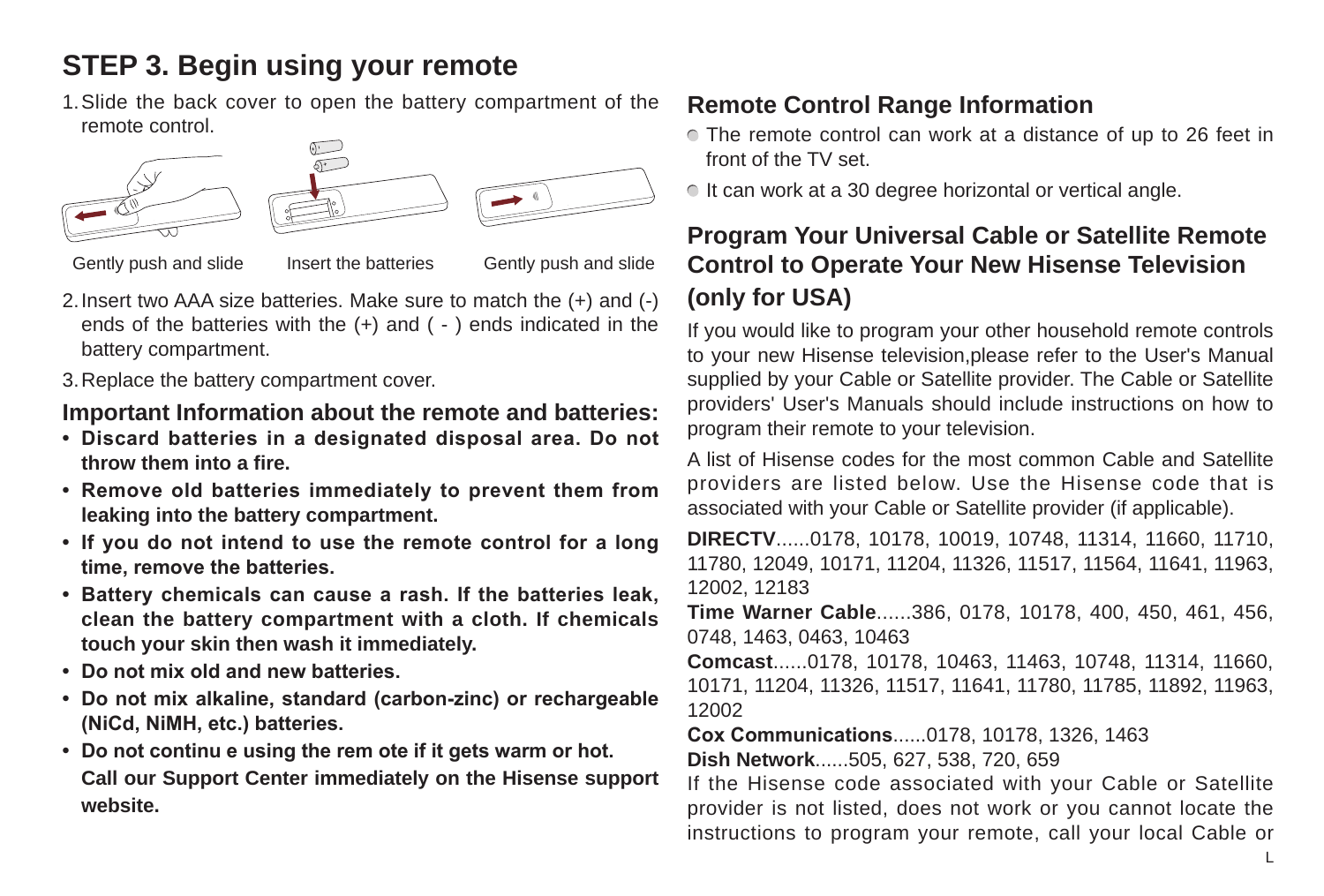Satellite provider's customer service center.

If your Cable or Satellite provider does not have a Hisense code available, please visit www.hisense-usa.com for additional codes.

#### **Using Your Cable Set-top Box or Satellite Receiver Remote as a 'Universal' Remote**

If you prefer to use your Cable Set-top Box or Satellite Receiver Remote as a 'Universal Remote', please refer to the manual that your cable or satellite service provided. It will include instructions on how to program their remote to your television. You can find codes that work with your **Hisense TV** and the most common cable and satellite provider's universal remote control at:

- **www.hisense-usa.com/support**
- **www.hisense-canada.com/support**
- **www.hisense.com.mx/support**

## **STEP 4. Power on the TV**

Plug the power cord into a power outlet.

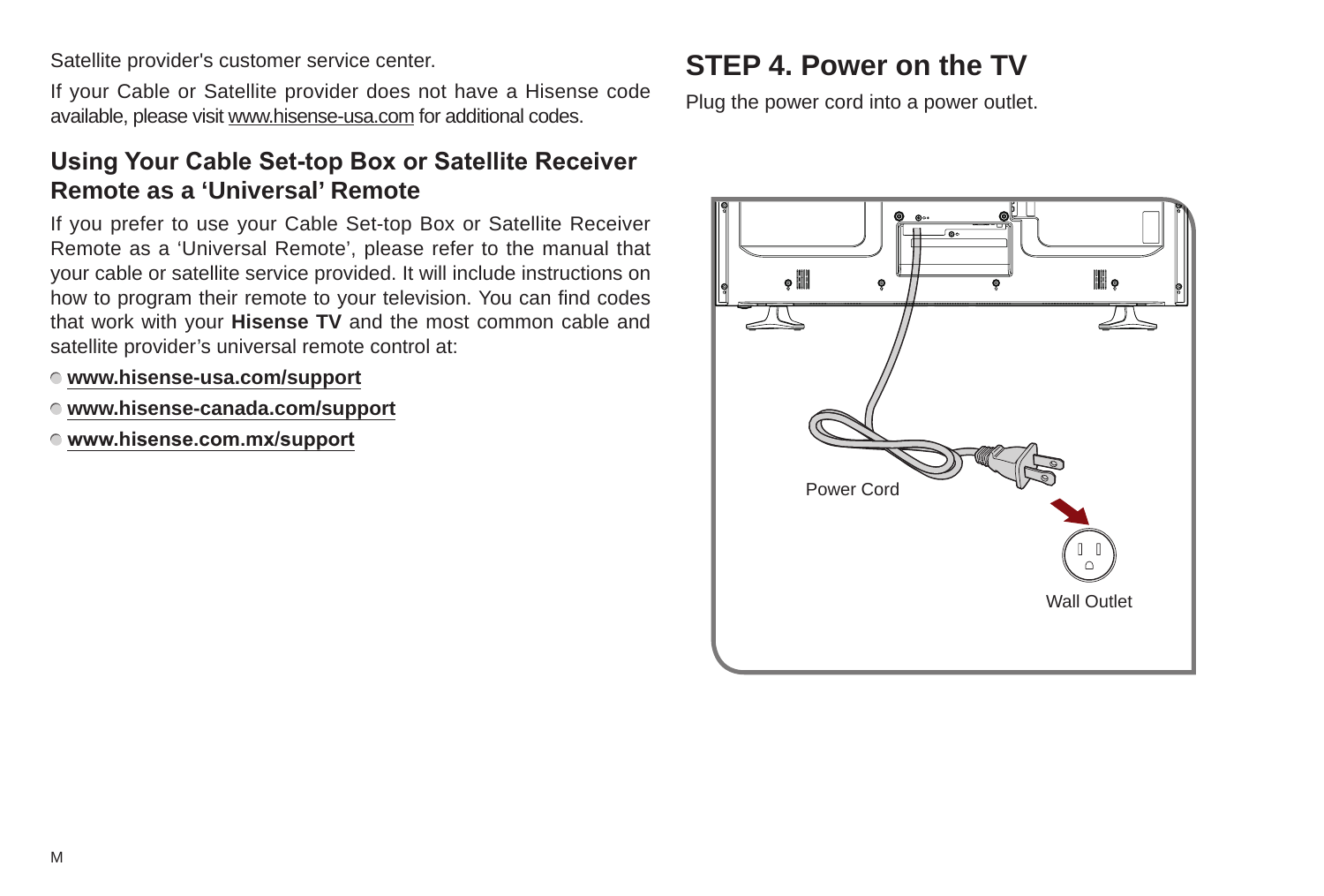Press the **Power button**  $\uplus$  on the remote to turn on the TV. A splash screen that shows the Hisense logo appears. Next, the First-Time Setup Menu begins by prompting you to choose your **Language**, **Country**, and **Time Zone**.



#### **STEP 5. Complete the first-time setup menu**

After the splash screen that shows the Hisense logo appears, begin the first-time setup menu.

| <b>Setup Wizard</b> |                                       |                |      |
|---------------------|---------------------------------------|----------------|------|
| <b>MenuLanguage</b> |                                       | <b>English</b> |      |
| Go to next step     | Please select your preferred language |                |      |
| <b>Select</b>       | Move                                  | <b>MENU</b>    | Exit |

| Menu                 | Operations                                                                                                                                                                                                            |
|----------------------|-----------------------------------------------------------------------------------------------------------------------------------------------------------------------------------------------------------------------|
| Language<br>setting  | • Choose your language: English, Spanish or French and<br>then select Go to next step.                                                                                                                                |
| Time zone<br>setting | • Select the local time zone according to your region.<br>• Daylight Saving: Set the Daylight Savings time for your<br>area.                                                                                          |
| Use Mode             | • Select your Mode Setting: Home Mode or Retail Mode.<br>• Home Mode is the recommended setting which offers<br>full functionality of the television. If you selected Retail<br>Mode, Energy Savings is not realized. |
| Channel<br>Search    | • Select your Tuner Mode: Air or Cable, press OK button<br>to confirm<br>• Select Go to next step and press OK button to scan<br>channels                                                                             |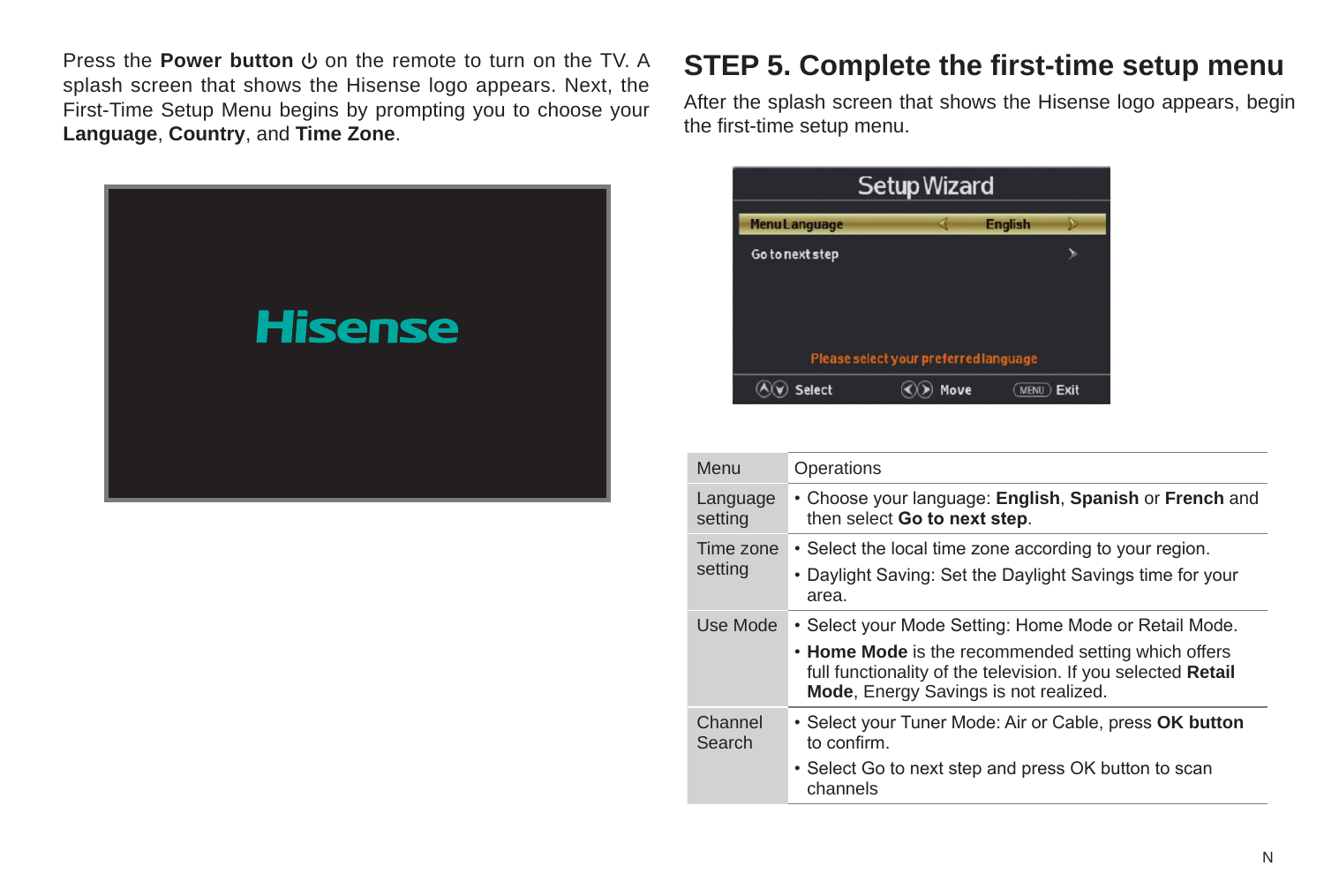### **STEP 6. Selecting the Input Source**

When you finish the first-time setup, you must select the TV signal source. Because your TV stores this information, you do not need to change the TV signal source unless it changes. For example, you change from an outside antenna to cable TV.

- Turn on your TV, then press **INPUT button** on the remote or on the TV. The INPUT menu opens.
- Press ▲**/**▼ **button** to highlight the input source, then press **OK button**.

| Source Select     |
|-------------------|
| TV                |
| AV                |
| Component         |
| HDMI <sub>1</sub> |
| HDMI <sub>2</sub> |
| HDMI3             |
| <b>VGA</b>        |
| Media             |
|                   |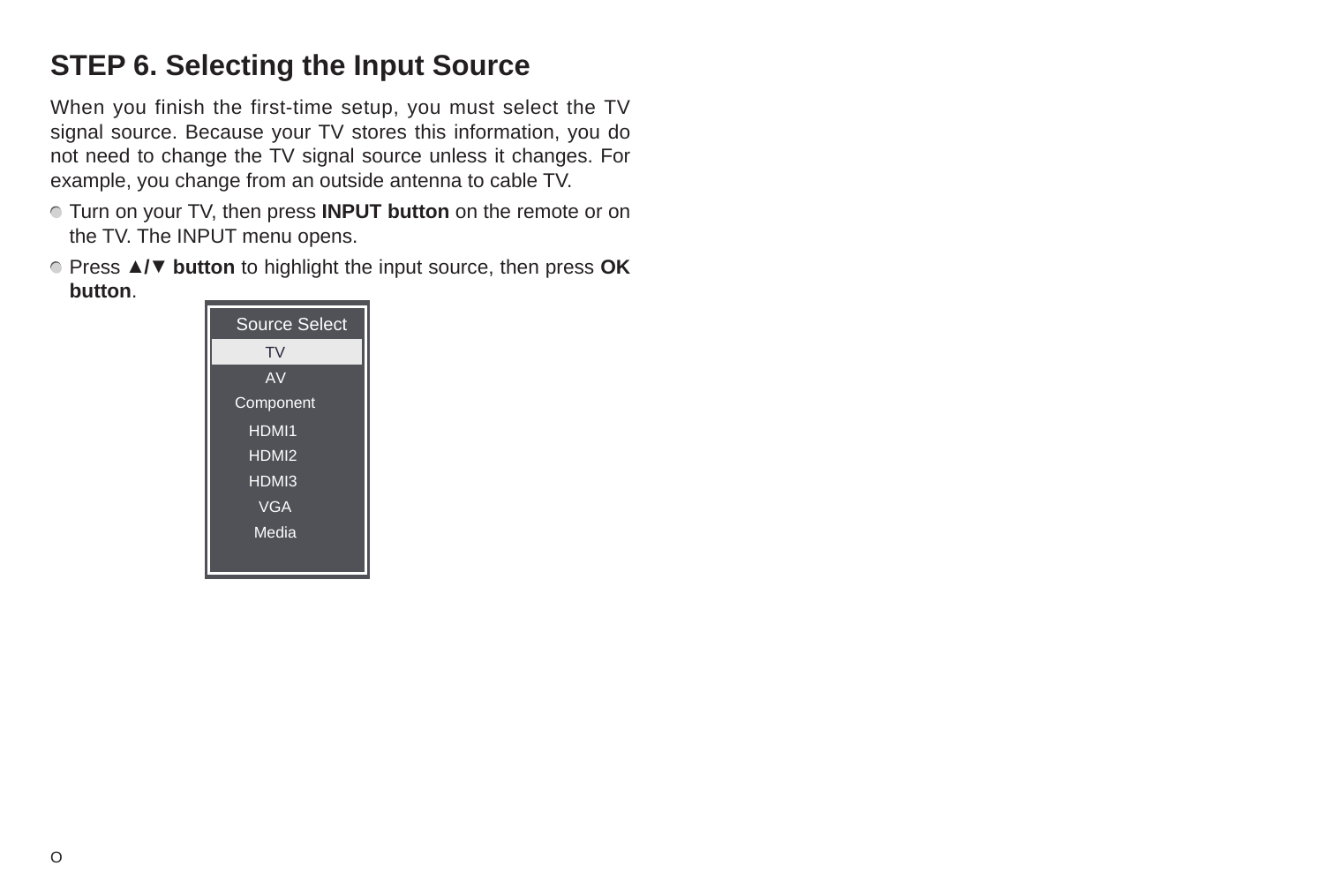## **PRODUCT SPECIFICATIONS**

| <b>Model Name</b>                    |                      | 32H3B*                                                                                                                                        | 40H3B*                                                                           |  |  |
|--------------------------------------|----------------------|-----------------------------------------------------------------------------------------------------------------------------------------------|----------------------------------------------------------------------------------|--|--|
| Dimension<br>$(W \times H \times D)$ | <b>Without Stand</b> | $28.9 \times 17.1 \times 3.5$ inches<br>$(733 \times 434 \times 89 \text{ mm})$                                                               | $35.5 \times 20.6 \times 3.4$ inches<br>$(902 \times 523 \times 86$ mm)          |  |  |
|                                      | <b>With Stand</b>    | $28.9 \times 18.8 \times 7.1$ inches<br>$(733 \times 477 \times 180 \text{ mm})$                                                              | $35.5 \times 22.2 \times 8.0$ inches<br>$(902 \times 563 \times 204 \text{ mm})$ |  |  |
| Weight                               | <b>Without Stand</b> | 10.8 lbs (4.9 kg)                                                                                                                             | 18.1 lbs (8.2 kg)                                                                |  |  |
|                                      | <b>With Stand</b>    | 13.9 lbs (6.3 kg)                                                                                                                             | 23.2 lbs (10.5 kg)                                                               |  |  |
| Active Screen Size (Diagonal)        |                      | 31.5 inches                                                                                                                                   | 39.6 inches                                                                      |  |  |
| <b>Screen Resolution</b>             |                      | 1366 × 768                                                                                                                                    | 1920 × 1080                                                                      |  |  |
| <b>Audio Power</b>                   |                      | $6W + 6W$                                                                                                                                     | $7W + 7W$                                                                        |  |  |
| Power Supply                         |                      | $120 V - 60 Hz$                                                                                                                               |                                                                                  |  |  |
| Receiving                            | Analog               | <b>NTSC</b>                                                                                                                                   |                                                                                  |  |  |
| systems                              | Digital              | ATSC / QAM                                                                                                                                    |                                                                                  |  |  |
| <b>Receiving Channels</b>            |                      | VHF: 2~13 UHF: 14~69 CATV: 1 ~ 125<br>Digital Terrestrial Broadcast (8VSB): $2 \sim 69$<br>Digital cable $(64/256 \text{ QAM})$ : 1 ~ 135     |                                                                                  |  |  |
| <b>Tuner Type</b>                    |                      | Frequency synthesized                                                                                                                         |                                                                                  |  |  |
| <b>Environmental Conditions</b>      |                      | Temperature: $41^{\circ}F \sim 95^{\circ}F (5^{\circ}C \sim 35^{\circ}C)$<br>Humidity: 20% ~ 80% RH<br>Atmospheric pressure: 86 kPa ~ 106 kPa |                                                                                  |  |  |
| Component Input                      |                      | 480 I / 60 Hz, 480 P / 60 Hz, 720 P / 60 Hz, 1080 I / 60 Hz, 1080 P / 60 Hz                                                                   |                                                                                  |  |  |
| <b>VGA Input</b>                     |                      | VGA (640x480 / 60 Hz), SVGA (800x600 / 60 Hz), XGA (1024x768 / 60 Hz)                                                                         |                                                                                  |  |  |
| <b>HDMI</b> Input                    |                      | RGB / 60 Hz (640x480, 800x600, 1024x768), YUV / 60 Hz (480 I, 480 P, 720 P, 1080 I, 1080 P)                                                   |                                                                                  |  |  |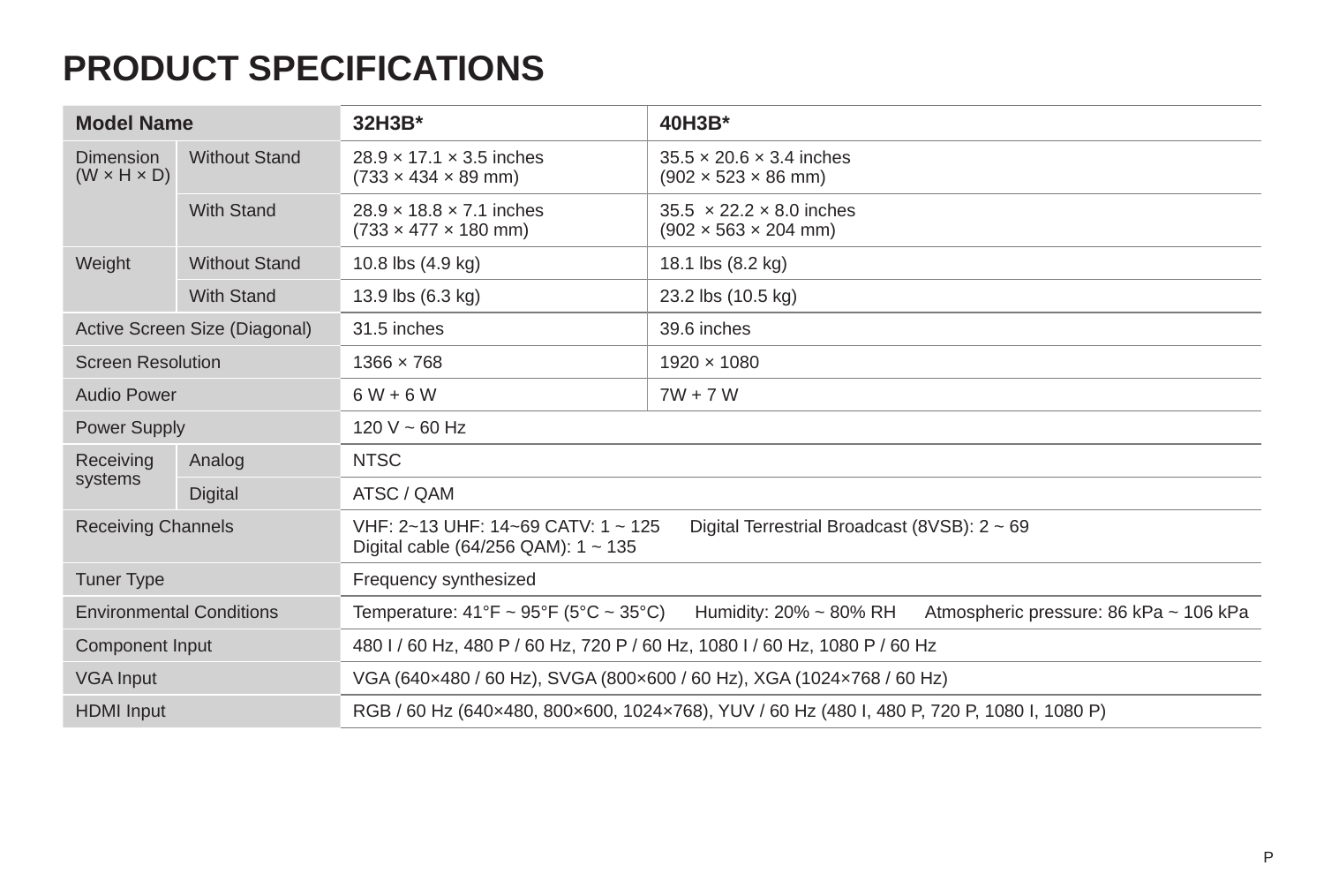## **QUICK PROBLEM-SOLVING TIPS**

When you experience an issue with your TV, turn it off and on again. If this does not resolve the problem, then refer to the tips below. If the problem is still not resolved, then refer to our contact information on page 2.

| <b>ISSUES</b>                                                                                              | <b>POSSIBLE SOLUTIONS</b>                                                                                                                                                                                                                                                                                                                               |
|------------------------------------------------------------------------------------------------------------|---------------------------------------------------------------------------------------------------------------------------------------------------------------------------------------------------------------------------------------------------------------------------------------------------------------------------------------------------------|
| There is no sound or picture from<br>the TV                                                                | • Check to see if the power cord is plugged into a power outlet.<br>• A power switch on the right side bottom edge of the front panel must be turned on. Press the $\bigcup$ Power button<br>on the remote control to activate the unit from 'Standby' mode.<br>• Check to see if the LED light is on or not. If it is, then the TV is receiving power. |
| I have connected an external<br>source to my TV and do not see a<br>picture and/or hear any sound          | • Check for the correct output connection on the external source and for the correct input connection on the TV.<br>• Make sure you have made the correct selection for the input mode for the incoming signal.                                                                                                                                         |
| When I turn on my TV, there is a<br>delay for a few seconds before the<br>picture appears. Is this normal? | . Yes, this is normal. The TV is initializing and searching for previous setting information.                                                                                                                                                                                                                                                           |
| The picture is normal but there is<br>no sound                                                             | • Check the volume settings.<br>• Check if 'Mute' mode is set to On.                                                                                                                                                                                                                                                                                    |
| Sound but no picture or black and<br>white picture                                                         | . If the picture is black and white, unplug the TV from the AC outlet and replug it after 60 seconds.<br>• Check that the Color is set to 50 or higher.<br>• Try different TV channels.                                                                                                                                                                 |
| The sound and/or picture is<br>distorted or appears wavy                                                   | • An electric appliance may be affecting the TV. Turn off any appliances that are nearby and move it farther away<br>from the TV.<br>• Insert the power plug of the TV set into another power outlet.                                                                                                                                                   |
| The sound and picture is blurry or<br>cuts out                                                             | • If using an external antenna, check the direction, position and connection of the antenna.<br>• Adjust the direction of your antenna or reset or fine tune the channel.                                                                                                                                                                               |
| A horizontal or vertical stripe<br>appears on the picture and/or the<br>picture is shaking                 | • Check to see if there is an appliance or electric tool nearby that is causing interference.                                                                                                                                                                                                                                                           |
| The plastic cabinet makes a<br>"clicking" type of sound                                                    | • The 'click' sound can occur when the temperature of the television changes. This change causes the television<br>cabinet to expand or contract, which makes the sound. This is normal and the TV is OK.                                                                                                                                               |
| The remote control does not work                                                                           | • Confirm that TV still has power and is operational.<br>• Change the batteries in the remote control.<br>• Check if the batteries are correctly installed.                                                                                                                                                                                             |